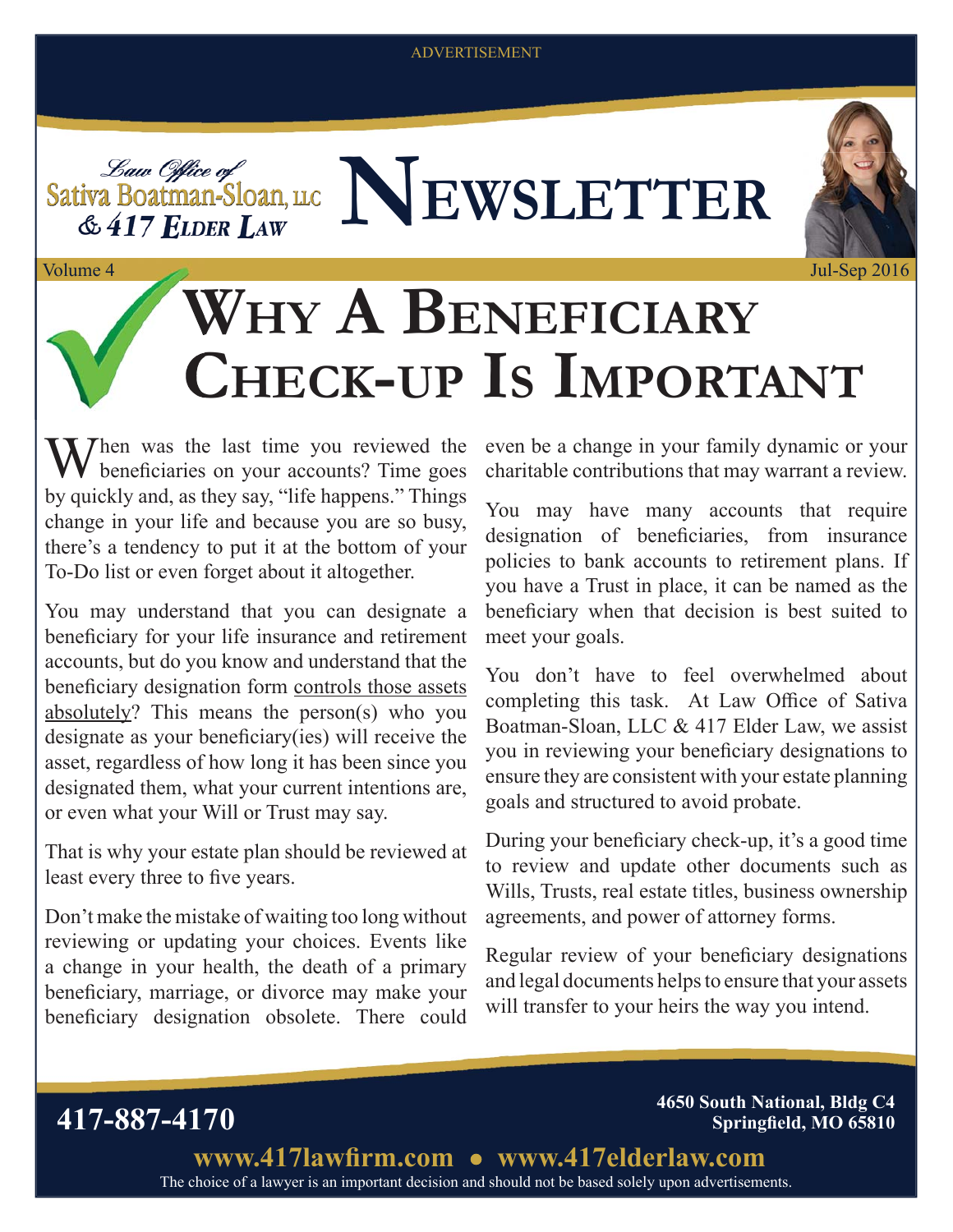### DATES TO **REMEMBER**

Here are a few dates to jot on your calendar. Some well-known, others sometimes forgotten.

> July 17 National Ice Cream Day

July 24 Parents' Day

August 26 Women's Equality Day

September 5 Labor Day

September 11 Grandparent's Day

September 11 Patriot's Day

September 17 First Day of **Autumn** 

September 23 Native American Day





I grew up in Fayetteville, Arkansas. While earning my Bachelor of Arts degree in editorial journalism from the University of Arkansas, I took a course on Constitutional law and was inspired to go to law school. While in law school, both of my grandmothers passed away. During this time, I helped my parents with my grandmothers' estates, and it became clear that I wanted a career in estate planning and probate work.

I enjoy sitting down with people and helping them make a plan that will transfer their assets according to their wishes. It is very rewarding to see the relief my clients experience knowing everything has been put into place for their loved ones down the road. I also enjoy assisting clients through the probate process. Experiencing the loss of a loved

one is a difficult time and the idea of probate can be especially daunting. I always remember the year in law school when I watched my parents go through the pain of losing their parents. On top of dealing with their grief, they had to figure out what to do with all the "stuff." My goal is to guide my clients through the probate process and make it go as smoothly and quickly as possible.

Away from the office, I am busy with the schedules of my three children, actively volunteering with the PTA, and love reading historical fiction novels.

I was born and raised in Springfield, MO. I attended Glendale High School, then went to Evangel University studying Biblical studies. I transitioned into law school and attended University of Missouri's Law School in Columbia. In May 2015, I received my degree and was accepted into the Missouri Bar.

I returned to Springfield with my wife Julianna and young son, to be close to our family. We enjoy the community and the family ties we have here. We are especially excited to announce our family is growing with an arrival of a little one in August.

Being a husband and a father is something I thoroughly enjoy. Julianna and I are very involved in our church and we enjoy spending time with our friends and family.



CAMPBELL

For me, I became an attorney to help educate and ease anxiety. The law can be confusing. It can scare and intimidate some people. Becoming an advocate has been an important part of my life. I truly enjoy helping people navigate the legal issues of Wills, Trusts, and estate planning. It's important to me to help protect what my clients have worked so hard to build and alleviate any anxiety they may have with the process.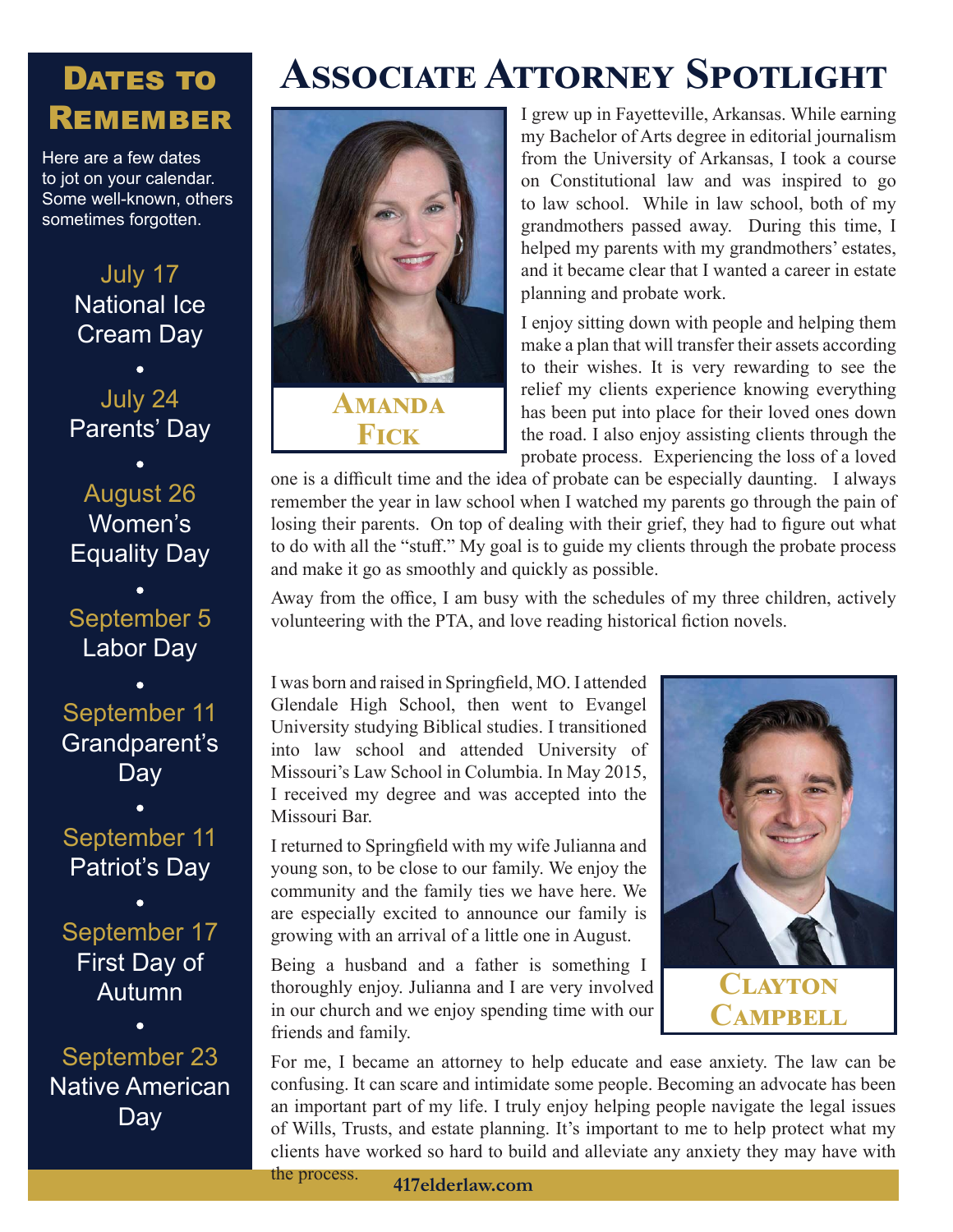# **7 STEPS FOR A BETTER NIGHT'S SLEEP**

Too often, sleep is placed at the bottom of the  $\blacksquare$  priority list. After all, you've got too many things to do, who has time for sleep?

There are many benefits of getting adequate sleep, so don't short change yourself. Sleep is important because it's the time your body heals and repairs itself. The older you get the more important sleep is. Sleep deficiency is linked to an increased risk of heart disease, kidney disease, high blood pressure, diabetes, and stroke. One of the major contributors of poor health is "sleep-deprivation."

### **Try these 7 steps to help you get a better night's sleep.**

1. **Go to bed and get up the same time each day.** Your body thrives on regularity.

2. **Sleep in a dark room.** It's tough to get to sleep with the bright sunlight shining through your bedroom window.



3. **Avoid watching TV**  or using your computer right before you go to sleep. The light

emitted from either will hinder you getting enough of the REM sleep you need.

4. **Keep your room cool.** It's easier to sleep in a cool room than in a room that's warm or uncomfortable.

5. **Make sure you have a comfortable bed**. One mistake people sometimes make is to buy one of the cheapest mattresses on the market. That can affect the quality of your sleep. Think about this. You spend about "one-third" of your life in bed trying to sleep. Why not invest in a very good mattress that's comfortable and will help you get a good night's sleep and rejuvenation?

6. **Install low wattage lights in your bedroom.** If you have to get up in the middle of the night for any reason and you need help navigating the room, the lights should be kept dim.

7. **Avoid eating right before bed.** If you eat a big meal right before you go to bed, then your blood supply will be diverted to help with digestion. This makes it more difficult for you to get to sleep.

Work on getting a good night's sleep and you'll be amazed at how much better you'll feel.

### **AVOID THE "HANDSHAKE AGREEMENT"**

When any type of business entity has more than one owner, having the proper written documentation is essential. Some entrepreneurs are reluctant to take this step as it may be seen as a lack of trust. On the contrary, written agreements demonstrate good business and are designed to protect all parties involved.



Business owners usually split with one another eventually. Sometimes it is a friendly split, but sometimes it is not. When the business relationship is not in writing, each owner has a different opinion concerning who owns which business assets and how the business should be divided. Having the agreement in writing reduces potential conflict.

Your business is important to you. Let us, at Law Office of Sativa Boatman-Sloan, LLC & 417 Elder Law, help you protect your business by advising and helping you setup your company, preparing contracts that help protect your interests, or preparing for the sale or transition of your business.

**417lawfi rm.com**